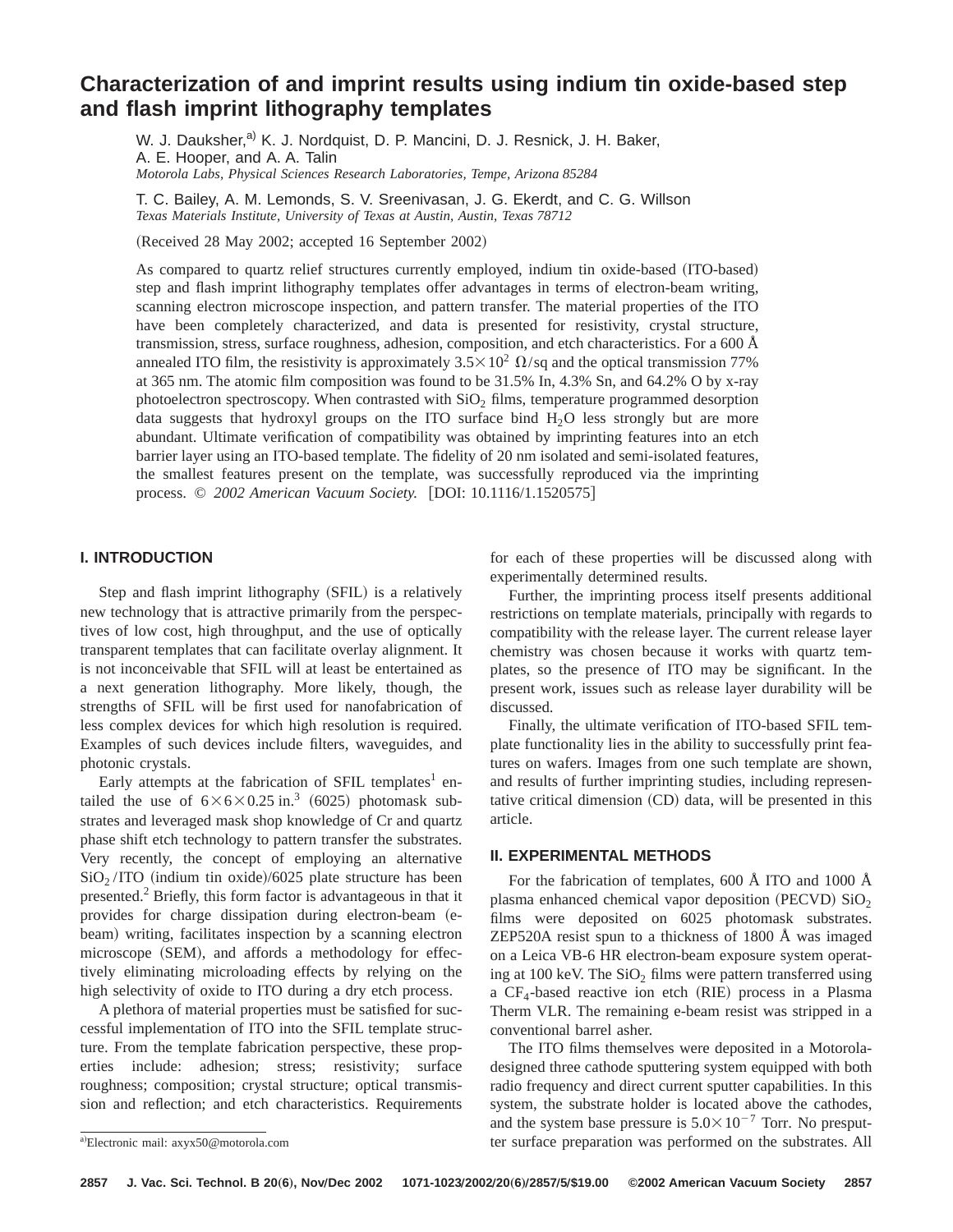depositions were conducted at 3 mTorr and 100 W. In order to maximize optical transmission at 365 nm (the current ideal SFIL exposure wavelength) and to lower resistivity, the ITO films were annealed on a hot plate at 350 °C.

For the purpose of studying ITO film properties, other test substrates including 100 mm round quartz, silicon, and oxidized silicon substrates were also employed. Resistivity measurements were made using a Magnetron four-point probe instrument. X-ray diffraction (XRD) analysis was performed on a Siemens D5000 x-ray diffractometer using a Cu anode. Ultraviolet/visible (UV/Vis) transmission analyses were executed using a Perkin Elmer Lambda 18 UV/Vis spectrometer. For this analysis, ITO samples were prepared on smooth quartz substrates. Percent transmission curves were calculated by referencing the ITO samples to a clean quartz substrate. Stress measurements were taken with a FSM 128 laser deflection radius of curvature tool. Roughness data was obtained in ambient using a Digital Instruments DM3000 scanning probe microscope [atomic force microscopy (AFM)]. The ITO films were imaged in tapping mode using tapping mode etched silicon probes (Digital Instruments) with a nominal tip radius of curvature of 5–10 nm.

X-ray photoelectron spectroscopy (XPS) and temperature programmed desorption (TPD) analyses of ITO and  $SiO<sub>2</sub>$ sample surfaces were undertaken using an ultrahigh vacuum (UHV) chamber described in detail elsewhere. $3$  XPS was performed to determine chemical composition and state using a Perkin Elmer PHI 5000C ESCA system employing  $A K \alpha$  radiation and a spherical capacitance electron kinetic energy analyzer with extended lens optics. The TPD study was conducted in order to estimate the surface concentration of hydroxyl groups to which the template surface treatment (release layer) could bond.

Once completed, the templates were used for imprinting on 200 mm wafers. Prior to imprinting, the templates were cleaned in an ultrasonic acetone bath for 15 min, followed by UV-ozone exposure in a Jelight UVO-42 system for 15 min. The templates were then treated by vapor exposure to  $tridecafluoro-1,1,2,2-tetrahydrooctyl trichlorosilane (Gelest)$ at 760 Torr (precursor plus  $N_2$ ) for 2 h, followed by annealing at 100 °C for 15 min. The imprint template was rinsed with isopropanol and acetone following the surface treatment reaction.

The etch barrier (layer being imprinted) monomers were used as received. The etch barrier was a solution of 4%  $(w/w)$  2-hydrozy-2-methyl-1-phenyl-propan-1-one (Darocur 1173, Ciba) in 1,3-bis(3-methacryloxypropyl)tetramethyldisiloxane (SIB1402.0, Gelest), agitated in a VWR MV-1 vortexer, filtered to 100 nm, and degassed in an ultrasonic bath. Imprinting was performed on an imprint stepper at the University of Texas, which has been described previously.4–6

## **III. TEMPLATE PROPERTIES**

The resistivity of the as-deposited ITO film is on the order of  $2.0\times10^6$   $\Omega$ /sq. Figure 1 contains a plot of the change in resistivity as a function of annealing temperature. Below



FIG. 1. Plot of resistivity vs bake temperature for a 500 Å ITO film. Sn oxidation and a film phase transformation account for the changes in resistivity.

about 230 °C, the resistivity markedly declines with increasing temperature. This most likely can be ascribed to the oxidation of Sn from the  $Sn^{+2}$  to the  $Sn^{+4}$  state.<sup>7</sup> A second conspicuous change in resistivity occurs over the range of  $260-300$  °C. As will be seen below, this regime corresponds to the temperature over which an amorphous-to-crystalline phase change of the ITO film is transpiring. In its annealed state, the ITO film resistivity is about  $3.5 \times 10^2 \Omega$ /sq. Charge dissipation during e-beam writing and SEM inspection is realized at this conductivity level.

As determined by XRD, the ITO films are amorphous as-deposited. The onset of crystallization begins at  $270^{\circ}$ C, and the crystalline peaks, such as the  $(222)$  peak at a 2 $\theta$  of 30.55°, start to become distinguishable. The films are fully crystallized by 300 °C. This data is graphically depicted in the three panels comprising Fig. 2.

Transmission of light through the ITO is quite good. Shown in Fig. 3 are curves of transmission versus wave-



FIG. 2. XRD diffraction intensity plots for an ITO film (top) as-deposited; (middle) annealed to 270 °C; and (bottom) annealed to 325 °C.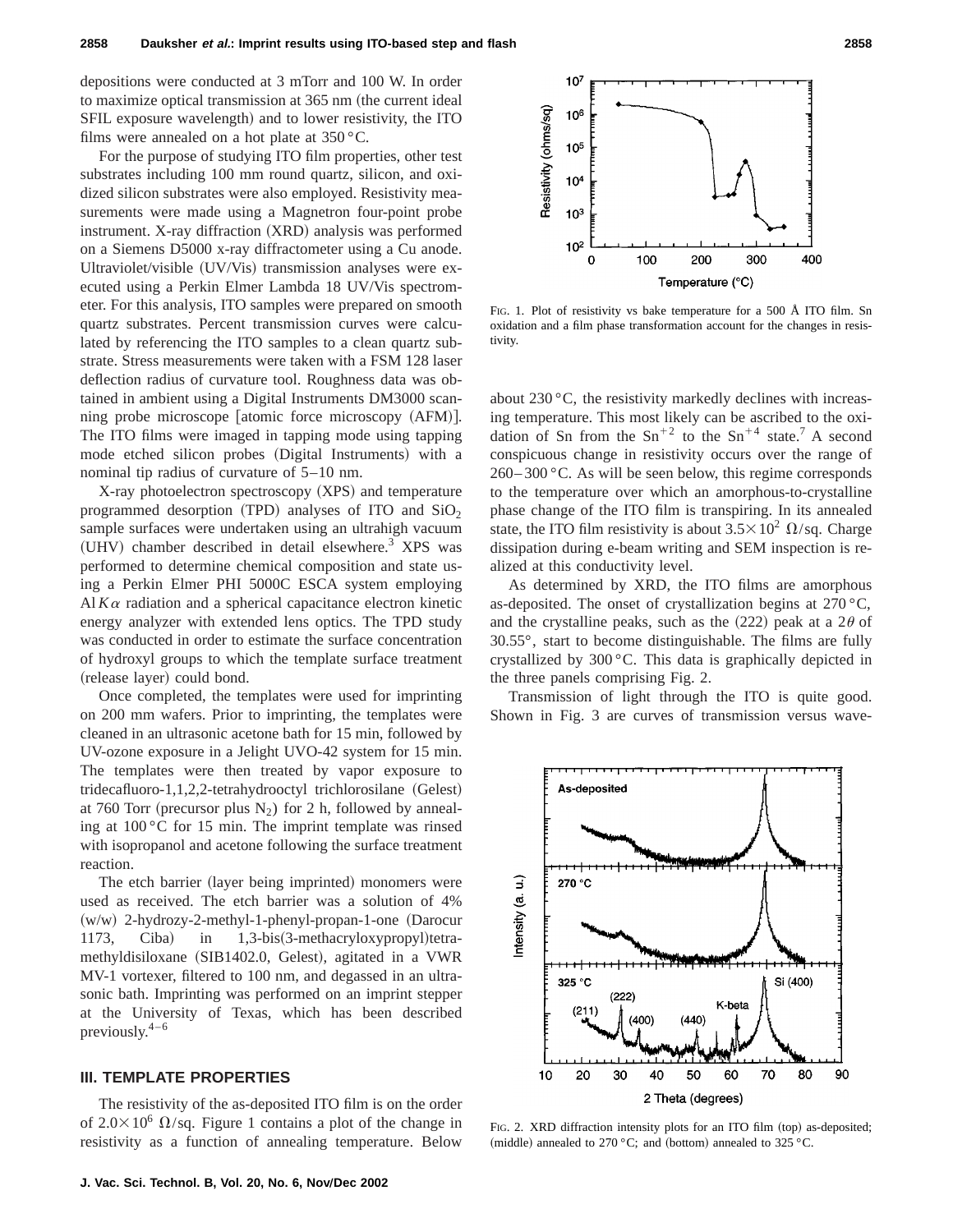

FIG. 3. Transmission spectra for three different thickness ITO films after annealing.

length for three different ITO thicknesses studied. For a 600 Å ITO film, the transmission at 365 nm is approximately 77%. Therefore the use of either a broadband source or an i-line source for exposure should be feasible. The current photocurable polymer has a sensitivity of around  $20 \text{ mJ/cm}^2$ . It is anticipated that the reduced light transmission will increase the necessary exposure time, but the final impact on wafer throughput will be very minimal because  $20 \text{ mJ/cm}^2$  is considered to be extremely sensitive when compared to state-of-the-art i-line photoresists.

Mechanical properties of the ITO film are also significant in that they can cause template distortion, film cracking, film bubbling, and the like. For the case of a 600 Å ITO film deposited over 2000 Å  $SiO<sub>2</sub>$  on a silicon wafer, the asdeposited stress is, at a value of  $-6.7\times10^9$  dynes/cm<sup>2</sup>, somewhat compressive. Annealing causes the stress to become tensile, ultimately reaching a value of 2.0  $\times 10^{9}$  dynes/cm<sup>2</sup>. Figure 4 contains the response of film stress with annealing temperature. It can be seen that the most dramatic change in film stress coincides with the regime in which oxidation of Sn from the  $Sn^{+2}$  to the  $Sn^{+4}$ state is occurring (temperatures less than  $230 \degree C$ ).

A simple tape test performed on both as-deposited and annealed ITO films indicated that the bond strength to quartz was excellent and no fundamental adhesion issues existed. No lifting was observed.



FIG. 4. Stress of a 600 Å ITO film (deposited on 2000 Å TEOS) as a function of annealing temperature.



FIG. 5. AFM surface roughness scan for a 500 Å as-deposited ITO film. Peak-to-valley surface roughness is only 3.5 nm (0.4 nm, rms).

Surface roughness, as ascertained via AFM, is shown for a 500 Å thick ITO film in Fig. 5. It can be seen that peakto-valley surface roughness in the  $1\times1 \ \mu \text{m}^2$  scan is only 3.5 nm; the corresponding rms roughness is about 0.4 nm. Furthermore, no inhomogeneous regions are noticed that could, for example, unduly impact template inspection. The roughness increases negligibly (1 nm peak-to-valley) after annealing.

 $XPS$  analysis of the ITO film surface (Fig. 6) showed that the In and Sn components were fully oxidized; the binding energies of the In and Sn  $3d_{5/2}$  photoelectron peaks were located at 444.7 and 486.6 eV in accord with published standard values.<sup>8</sup> Also, no sample charging occurred, indicating that the film was electrically conductive. Using appropriate



FIG. 6. XPS spectra for the as-deposited ITO thin film after annealing to 423 K to desorb water.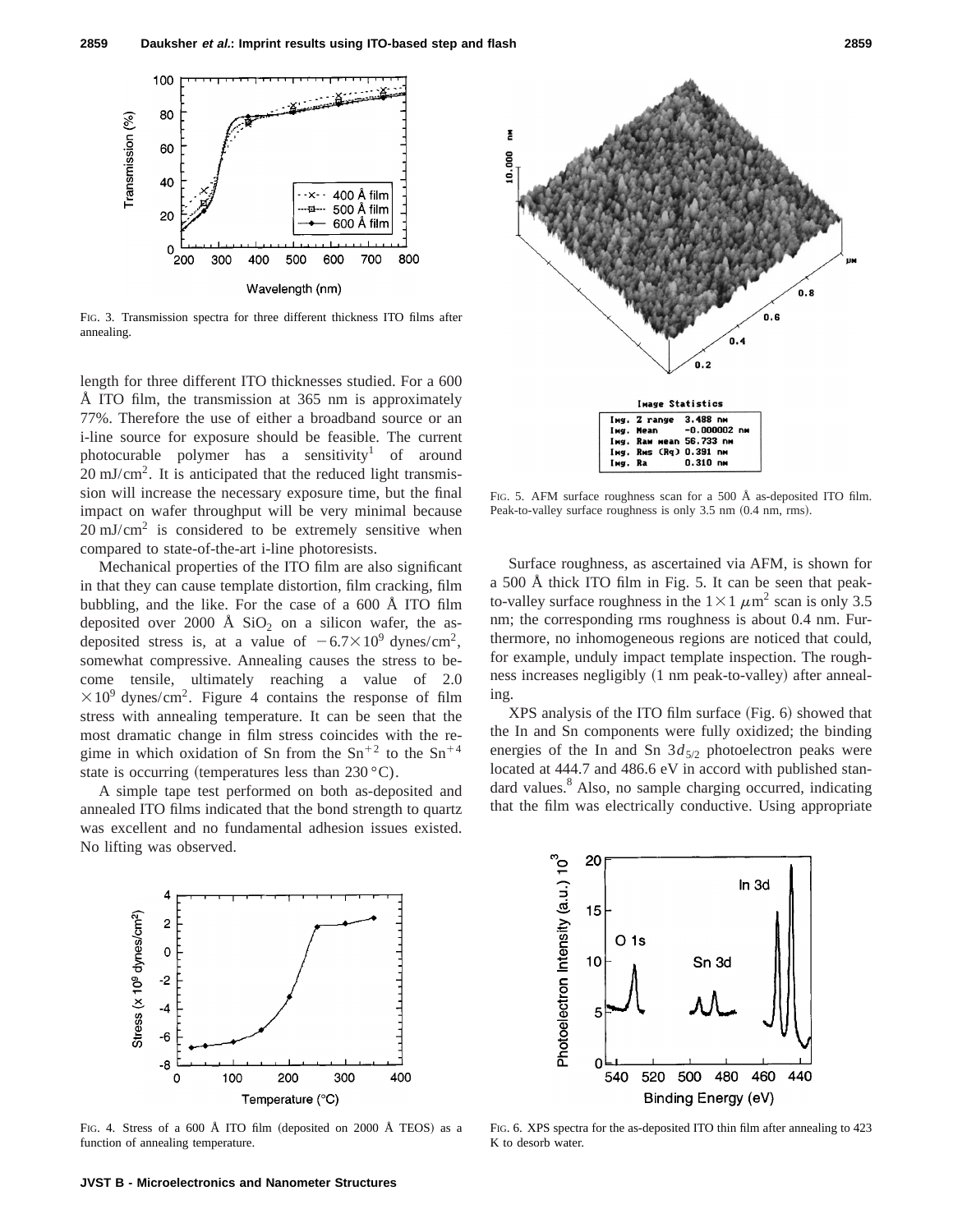

FIG. 7. TPD spectra of the broad desorption feature attributed to hydrogenbonded CH<sub>3</sub>OH for 0.2, 0.6, and 1.0 L exposures on the ITO and  $SiO<sub>2</sub>$ surfaces.

sensitivity factors, the atomic composition of the ITO film was determined to be 31.5% In, 4.3% Sn, and 64.2% O.

Finally, the ITO works commendably as an etch stop material. The overlying silicon dioxide can be etched in a fluorine-containing gas such as  $CF_4$ , and neither indium nor tin form volatile fluoride compounds at low temperatures. Sputtering can be kept to a minimum by operating at conditions of low rf bias. In fact, the selectivity between oxide and ITO is greater than 125:1.

#### **IV. ITO COMPATIBILITY**

Methanol ( $CH<sub>3</sub>OH$ ) can be used as a probe molecule to determine the surface concentration of hydroxyl  $(-OH)$  functional groups on  $SiO_2$ .<sup>9</sup> When CH<sub>3</sub>OH is adsorbed onto  $SiO<sub>2</sub>$  at 130 K, it forms hydrogen bonds with the -OH groups, and the amount of  $CH<sub>3</sub>OH$  desorbing during a temperature programmed heating ramp titrates the –OH group density. TPD analyses presented by Sneh and George show multilayer CH<sub>3</sub>OH desorption from  $SiO<sub>2</sub>$  at 150 K followed by a broad desorption feature from 150 to 220 K, which is attributed to hydrogen-bonded  $CH<sub>3</sub>OH$ . The integrated peak area of this broad feature is a measure of the density of –OH groups on the surface. This titration technique was applied in this study to ITO film surfaces for comparison to  $SiO<sub>2</sub>$  films deposited by chemical vapor deposition.

Methanol adsorption below 130 K followed by TPD to 423 K was performed for the ITO and  $SiO<sub>2</sub>$  surfaces. The mass-to-charge ratio  $(m/z)$  31 (for the CH<sub>3</sub>O<sup>+</sup> ionization fragment) was measured by a quadrupole mass spectrometer and used to detect  $CH<sub>3</sub>OH$ . The samples were annealed at 423 K for 30 min in UHV to desorb water prior to adsorption and TPD procedures. TPD was performed for 0.2, 0.6, and 1.0 L (1 L= $10^{-6}$  T s) CH<sub>3</sub>OH exposures for each sample (Fig. 7), and the TPD spectra for the ITO surface were similar to spectra for  $CH_3OH$  desorption from  $SiO_2$ , indicating that this titration method is suitable for detecting –OH groups on ITO. These exposures do not saturate the –OH groups; to do this would require at least  $100 \text{ L exposure}^9$  and is beyond the system's capability. Hydrogen-bonded  $CH<sub>3</sub>OH$ on the ITO sample desorbed about 15 K lower than on the  $SiO<sub>2</sub>$  sample, which suggests that  $CH<sub>3</sub>OH$  was more strongly bound to the hydroxyls on the  $SiO<sub>2</sub>$  surface. Relative comparison of TPD peak areas, based upon the average peak area ratio from the exposures examined, showed that the ITO surface had  $13\pm4\%$  more –OH groups than the SiO<sub>2</sub> surface. This data suggests that –OH groups on the ITO surface bind  $H_2O$  less strongly than on the  $SiO_2$  surface.

## **V. IMPRINT RESULTS**

In addition to all of the characterization work to qualify the ITO-based templates, confirmation of the feasibility of using these templates was acquired through imprinting studies. SEM images in the etch barrier after imprinting with an ITO-based SFIL template are shown in Fig. 8. Semi-isolated  $(20 \text{ nm lines}/150 \text{ nm spaces})$  and isolated lines  $(20 \text{ nm})$  were successfully imprinted, and these represent the smallest features present on the starting template.

On the templates, sub-100 nm features were found to measure approximately 15 nm over coded sizes. Within the noise of the SEM, the final imprinted images were found to be identical in size (e.g., no imprinting bias) to those found on the templates. Excellent imprint uniformity was also observed. For example, 30 nm semi-isolated features measured 44.6 nm with a 1.5 nm  $1\sigma$ ; 30 nm isolated features measured



FIG. 8. Images in the etch barrier after imprinting with an ITO-based SFIL template. Shown are 20 nm lines/  $150$  nm spaces (left) and  $20$  nm isolated lines (right).